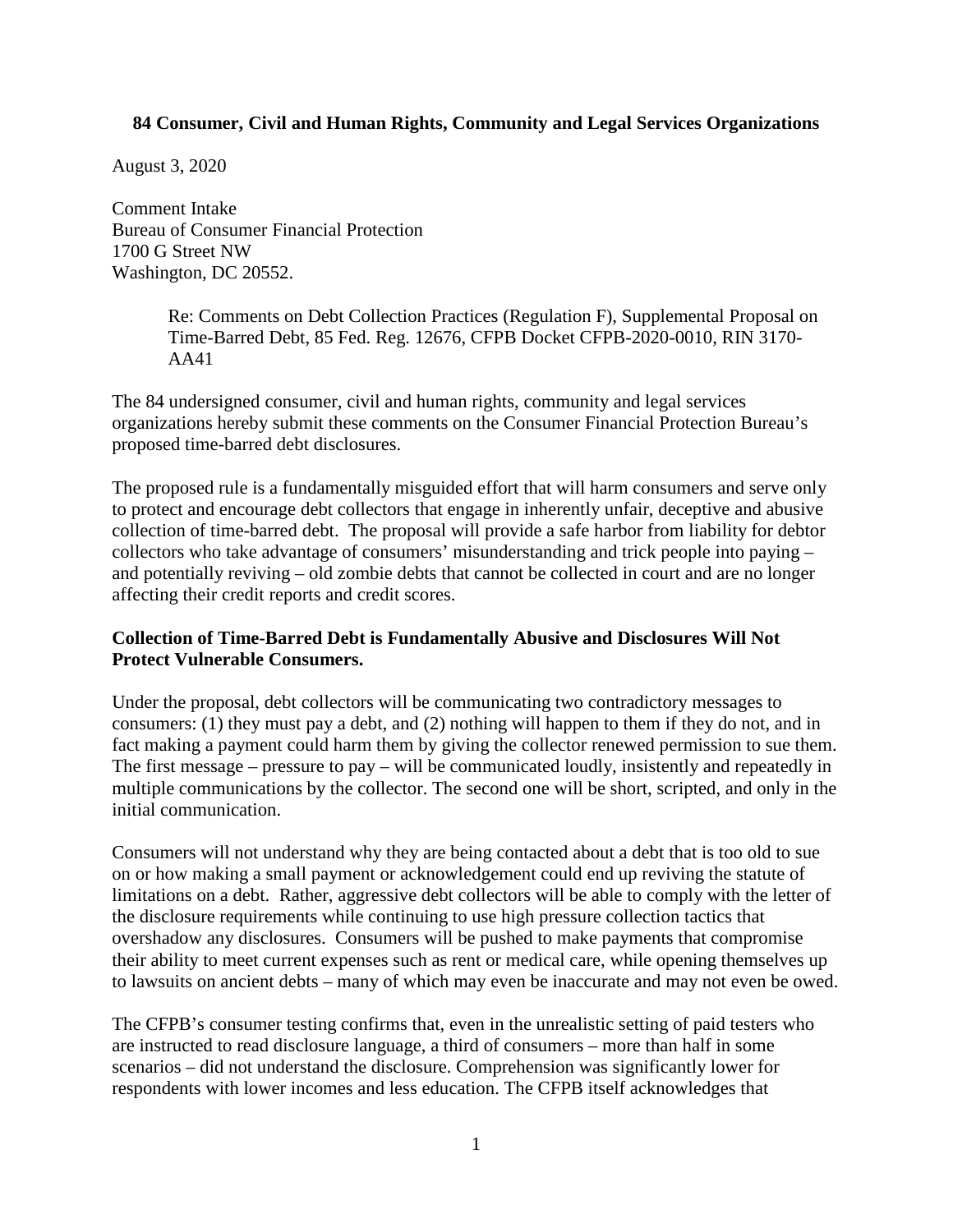consumers are even less likely to understand when receiving the disclosure in real life. The CFPB also did not test oral disclosures, even though the proposal allows oral disclosures in some situations.

## **Many consumers subject to collection of time-barred debt will not even receive disclosures.**

Under the CFPB's broader pending debt collection proposal, debt collectors will be allowed to send disclosures electronically without the consumer consent required under federal law. The disclosure could be sent to an old, inactive email given to the original creditor years ago.

The CFPB has even proposed to allow debt collectors to send disclosures through hyperlinks in emails or texts – requiring consumers to ignore warnings that they should never click on hyperlinks in communications from unknown parties. The time-barred debt disclosures could be part of those hyperlinked disclosures.

Similarly, under the proposal, collectors must send the disclosure only if the collector "knows or should know" that a debt is time-barred. This murky standard disincentives collectors from knowing the status of the debt. As debt passes from hand to hand, information about the debt decays, and fringe collectors will be able to take advantage of their ignorance to make misleading statements to consumers. Under the CFPB's pending proposal, collectors will even be allowed to sue on these time-barred debts if they claim not to meet the "know or should know" standard. Instead, debt collectors should be responsible for knowing if a debt is timebarred.

## **Conclusion**

To truly protect consumers from abusive collection practices, the CFPB should abandon this proposal and ban collection of time-barred debt in and out of court. If the Bureau continues to allow collection of zombie debt, collection should be in writing only, not orally, with disclosures in every communication.

Moreover, should the CFPB decide to go forward, it should not finalize any proposal without doing further consumer testing under more realistic settings and without studying the effectiveness of disclosures currently required under consent decrees and some state laws. We are confident that real-world testing and research will confirm that time-barred debt disclosures will not protect consumers and will instead only give legal cover to abusive practices by debt collectors.

Americans for Financial Reform Education Fund Consumer Action Consumer Federation of America Consumer Reports Leadership Conference on Civil & Human Rights **NAACP** National Association of Consumer Advocates National Center for Law and Economic Justice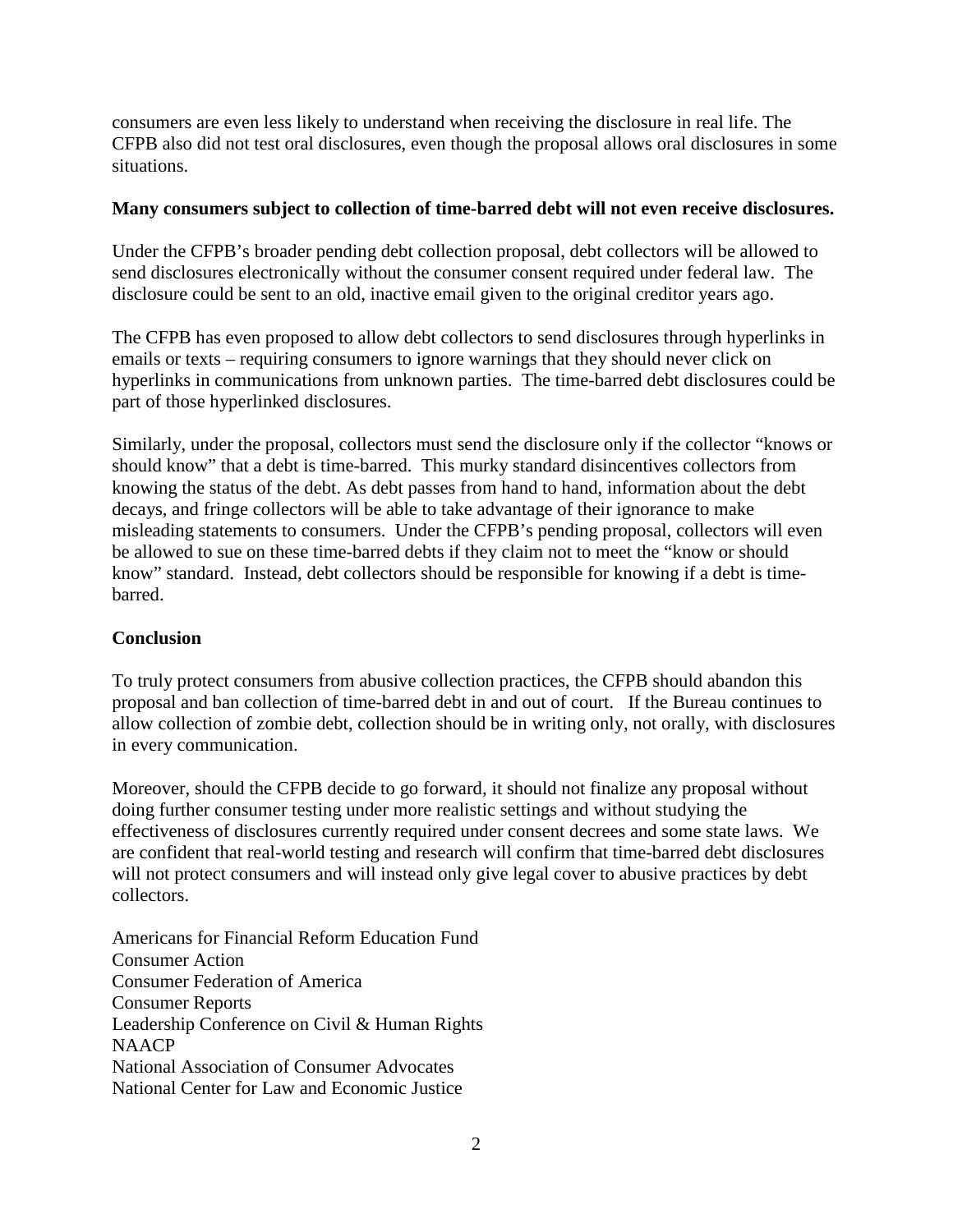National Consumer Law Center (on behalf of its low income clients) Prosperity Now Public Citizen Woodstock Institute U.S. PIRG Education Fund Alaska PIRG Center for Economic Integrity WHEAT (World Hunger Education Advocacy & Training) Wildfire: Igniting Community Action to End Poverty in Arizona Arizona PIRG Education Fund Arkansans Against Abusive Payday Lending Center for Responsible Lending Consumer Federation of California East Bay Community Law Center Home Preservation and Prevention Inc. dba HPP Cares Housing and Economic Rights Advocates Legal Aid Society of San Diego, Inc. Public Counsel Public Law Center CALPIRG Education Fund CoPIRG Foundation Connecticut Legal Services, Inc. ConnPIRG Education Fund Tzedek DC Jacksonville Area Legal Aid, Inc. Legal Aid Society of Palm Beach County, Inc. Florida PIRG Education Fund Atlanta Legal Aid Society, Inc. Georgia PIRG Education Fund Legal Aid Chicago Illinois PIRG Education Fund Iowa PIRG Education Fund Kentucky Equal Justice Center Maine Center for Economic Policy CASH Campaign of MD Housing Options & Planning Enterprises, Inc. Maryland Consumer Rights Coalition Maryland Legislative Coalition Public Justice Center The Woodside Foundation Maryland PIRG Foundation Greater Boston Legal Services MASSPIRG Education Fund Michigan League for Public Policy PIRGIM Education Fund (PIRG in Michigan) MoPIRG Foundation